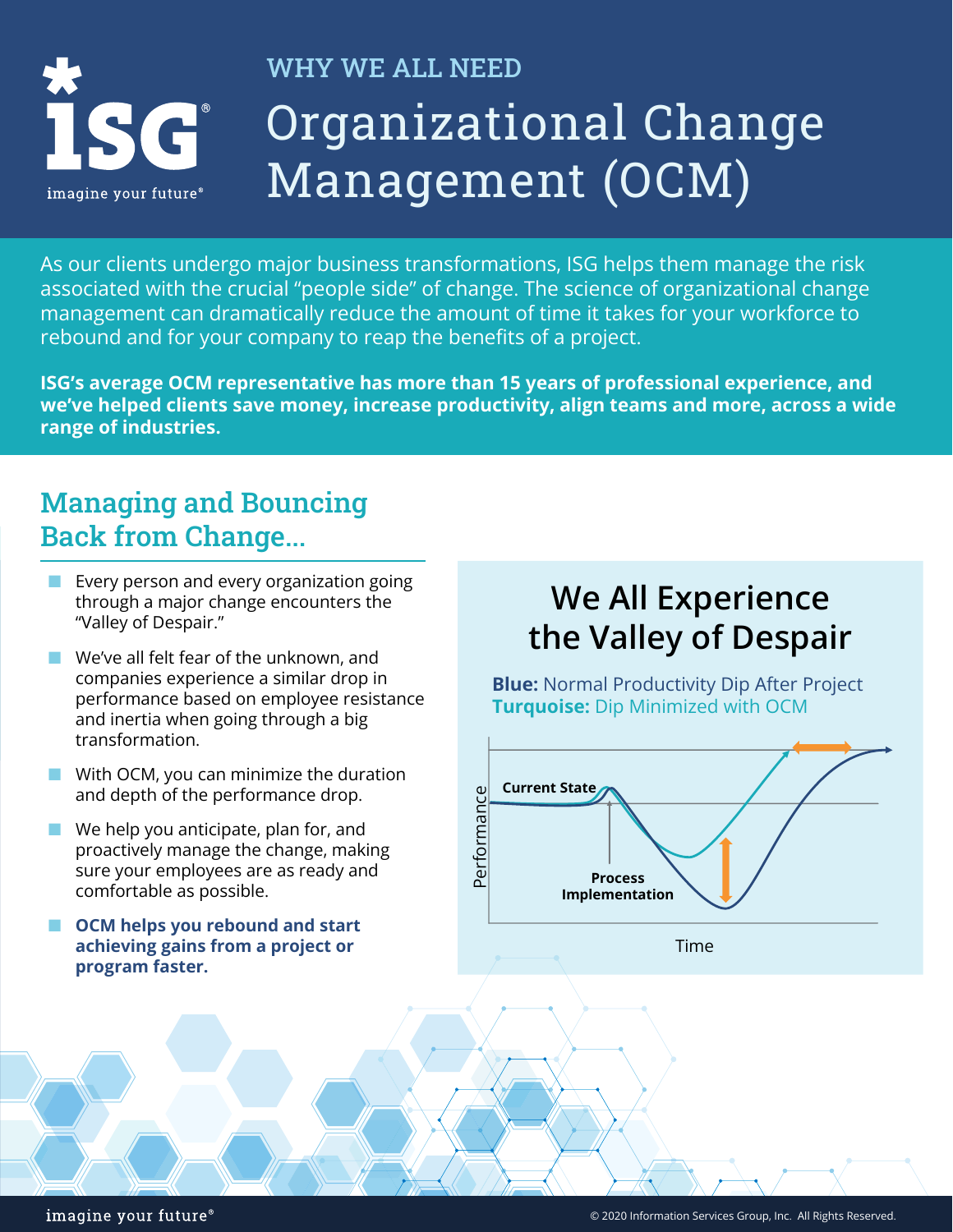# The Six Pillars of OCM

We can help your company with projects, and/or we can set up ongoing OCM programs to benefit multiple change efforts across the enterprise. ISG OCM work includes stakeholder management, targeted communications, organizational alignment, training and learning enablement, and more.



OCM Strategy & Integration



Stakeholder Management



Change Communications



Organizational Alignment



Learning Enablement



Enterprise Sustainability



# Using OCM to Drive Success

- Even if you have all of your new technology, processes and knowledge in place for a major transformation, you can still fail.
- Studies show more than 60 percent of a project's success relies on the PEOPLE.
- Users must adopt the changes, or you won't see your expected return on investment.
- ISG OCM experts can help prepare employees, reducing uncertainty, resistance and even costly worker turnover.

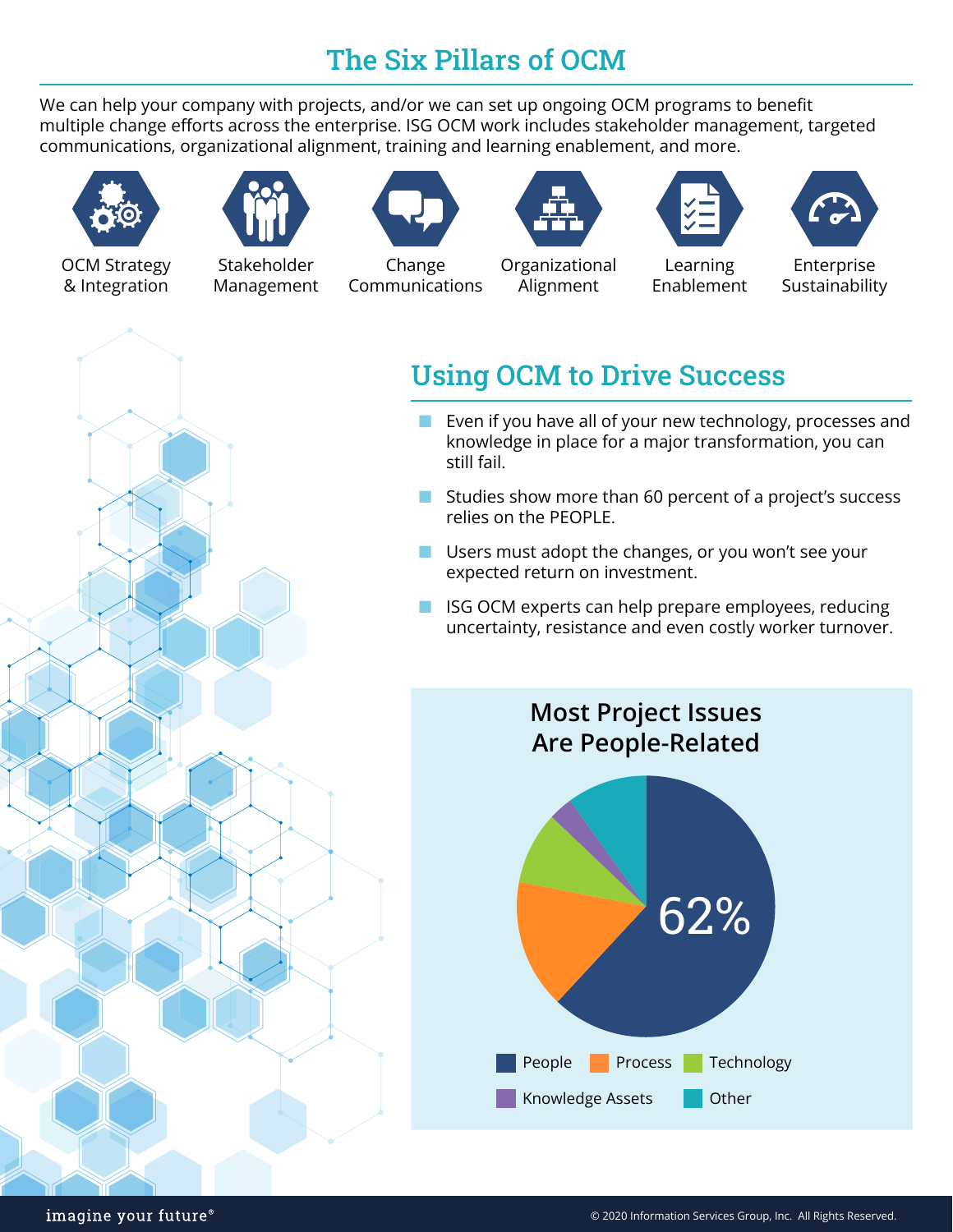#### How OCM Helps

OCM can make a massive difference in how successful your project is, though it costs just a small fraction of your overall project budget. When companies do NOT incorporate OCM during a transformation, it's common to see challenges to the program's credibility, poor executive alignment, lack of collaboration, low morale, and difficulty achieving standardization, as people try to keep doing things the way they did before. However, when you bring in OCM, companies typically see a faster bounce back, with cost savings, increased productivity, better collaboration, clear performance metrics, and many other benefits. We want our OCM work to create a better experience for you, your company and your employees as you go through future change.

# PITFALLS WITHOUT OCM

- Wait to achieve return on investment
- Program credibility challenges
- Poor executive alignment
- Lack of collaboration across functions
- Low morale/high turnover
- Difficulty achieving standardization
- Trouble sustaining change long term

#### **BENEFITS** WITH OCM

- ⬛ Cost savings
- Increased productivity
- Better alignment and collaboration
- More employee engagement
- Shorter hypercare timelines
- Improved adaptability to future needs

## The Build-Up Approach

During engagements around digital transformation, ISG uses a tried-and-true methodology that gradually "builds up" employee confidence, skill and will for the company's new technology, processes and/or roles. This methodology is designed to help people feel empowered to work in their new environment. We provide team members with targeted communications, education about their new processes and roles, details on the impacts to the business, preview sessions, training, practice, and other activities that allow them to help create their own future. This approach aligns with the popular Prosci ADKAR® (Awareness, Desire, Knowledge, Ability, Reinforcement) model for change management. We've used this methodology with all types of projects, including implementations of popular software like Oracle, SAP, Infor and ServiceNow.



#### **Ongoing Communications**